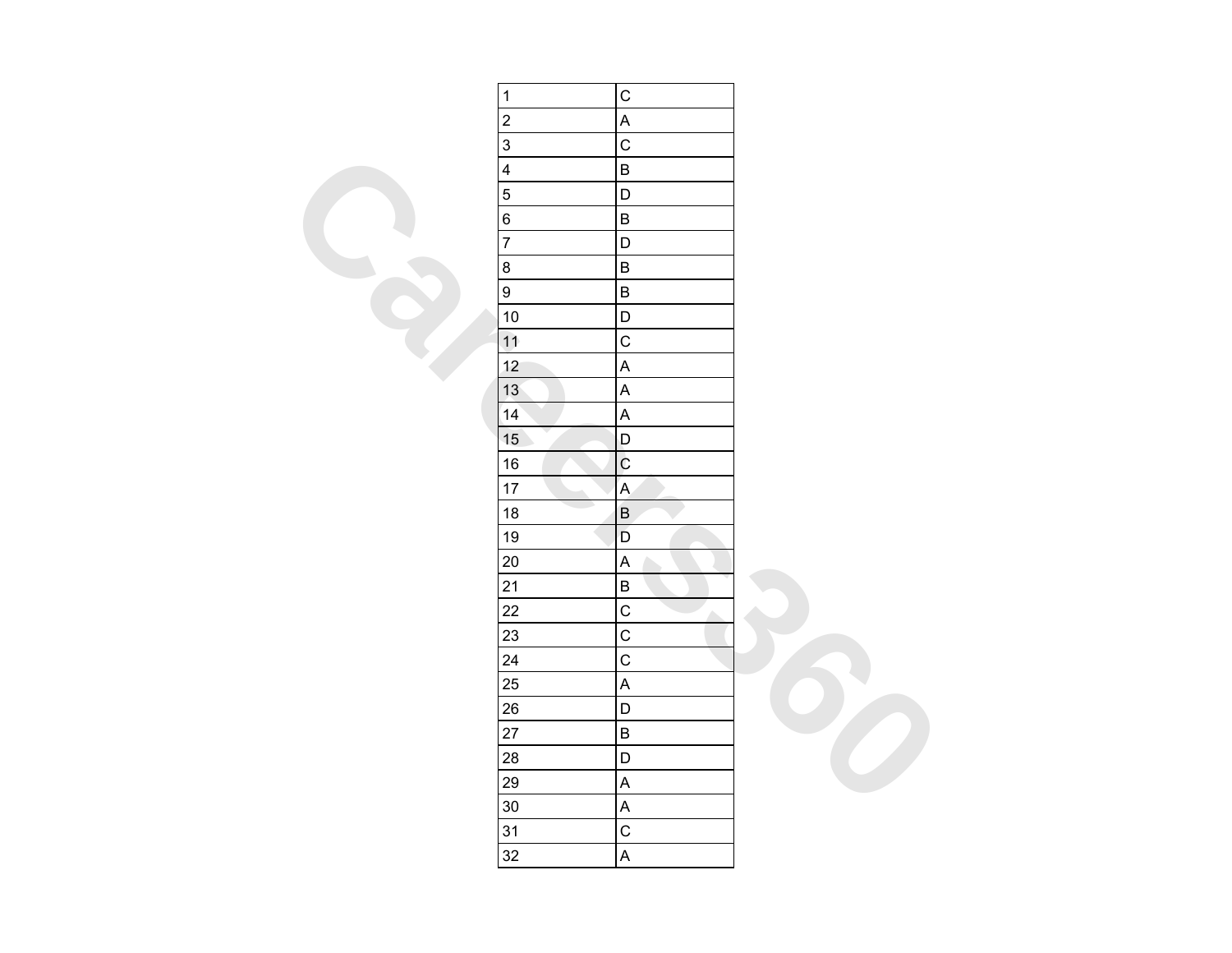| 33 | D                          |  |
|----|----------------------------|--|
| 34 | $\mathsf D$                |  |
| 35 | $\sf B$                    |  |
| 36 | D                          |  |
| 37 | $\sf B$                    |  |
| 38 | $\boldsymbol{\mathsf{A}}$  |  |
| 39 | $\overline{C}$             |  |
| 40 | $\sf B$                    |  |
| 41 | $\sf B$                    |  |
| 42 | $\sf B$                    |  |
| 43 | $\mathsf C$                |  |
| 44 | $\overline{\mathsf{A}}$    |  |
| 45 | $\mathsf D$                |  |
| 46 | $\sf B$                    |  |
| 47 | D                          |  |
| 48 | $\mathsf D$                |  |
| 49 | $\overline{c}$             |  |
| 50 | $\overline{B}$             |  |
| 51 | $\mathsf B$                |  |
| 52 | $\sf B$                    |  |
| 53 | $\mathsf D$                |  |
| 54 | $\frac{1}{\sqrt{2}}$<br>A. |  |
| 55 | $\boldsymbol{\mathsf{A}}$  |  |
| 56 | $\mathsf{A}$               |  |
| 57 | $\boldsymbol{\mathsf{A}}$  |  |
| 58 | $\mathsf D$                |  |
| 59 | $\mathsf{A}$               |  |
| 60 | D                          |  |
| 61 | ÷,                         |  |
| 62 | D                          |  |
| 63 | $\mathsf D$                |  |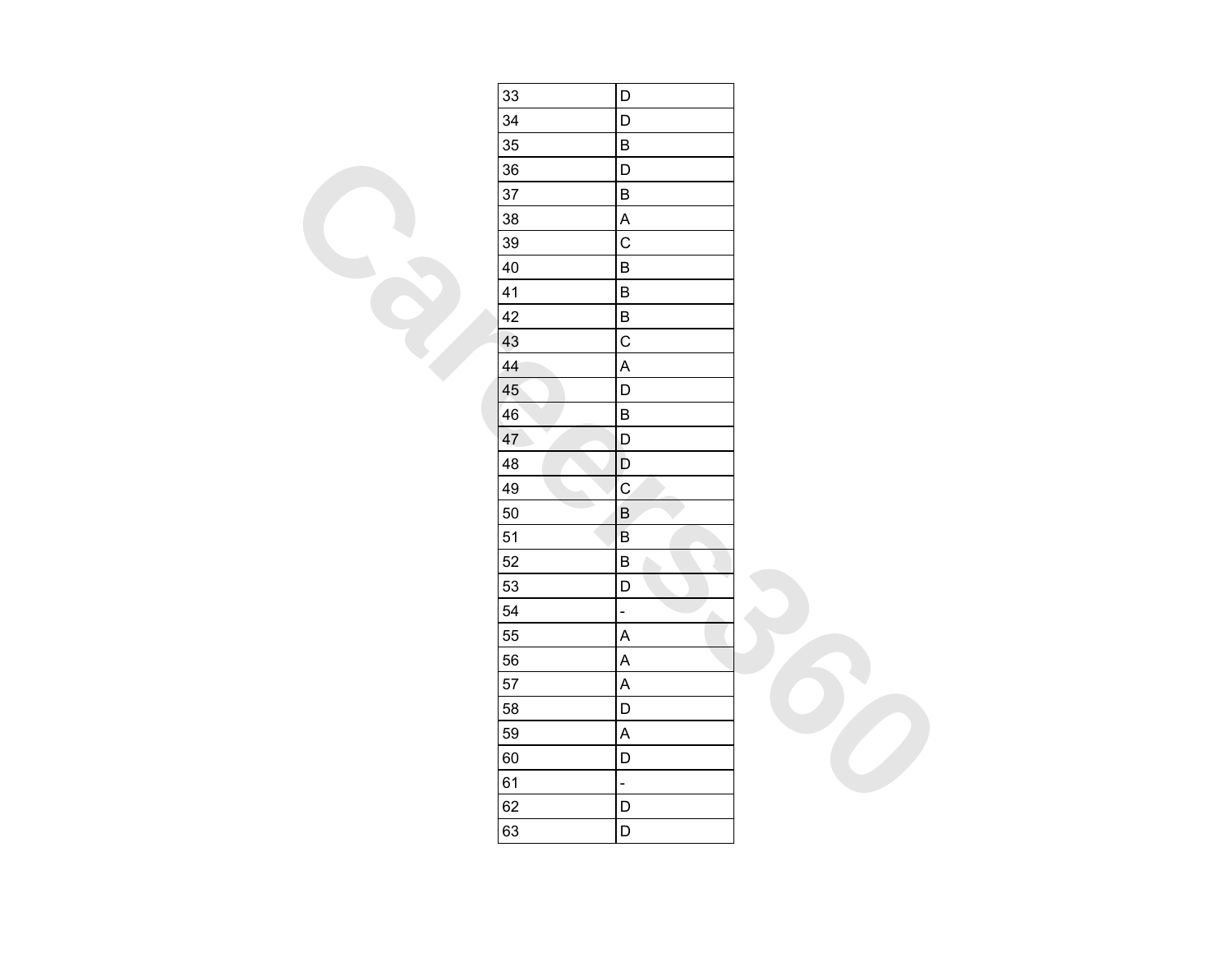| 64     | $\mathsf C$               |  |
|--------|---------------------------|--|
| 65     | $\overline{C}$            |  |
| 66     | $\sf B$                   |  |
| 67     | $\overline{a}$            |  |
| 68     | $\mathsf{C}$              |  |
| 69     | $\mathsf D$               |  |
| 70     | $\sf A$                   |  |
| $71$   | $\boldsymbol{\mathsf{A}}$ |  |
| $72\,$ | $\sf B$                   |  |
| 73     | D                         |  |
| 74     | D                         |  |
| 75     | $\sf B$                   |  |
| 76     | $\mathsf C$               |  |
| 77     | $\mathsf C$               |  |
| 78     | D                         |  |
| 79     | $\overline{z}$            |  |
| 80     | Ξ                         |  |
| 81     | $\boldsymbol{\mathsf{A}}$ |  |
| 82     | $\sf B$                   |  |
| 83     | $\boldsymbol{\mathsf{A}}$ |  |
| 84     | $\mathsf A$               |  |
| 85     | $\sf A$<br>Δ              |  |
| 86     | $\mathsf C$               |  |
| 87     | D                         |  |
| 88     | $\mathsf C$               |  |
| 89     | D                         |  |
| $90\,$ | $\sf B$                   |  |
| 91     | $\sf B$                   |  |
| 92     | $\sf B$                   |  |
| 93     | $\boldsymbol{\mathsf{A}}$ |  |
| 94     | $\sf B$                   |  |
|        |                           |  |